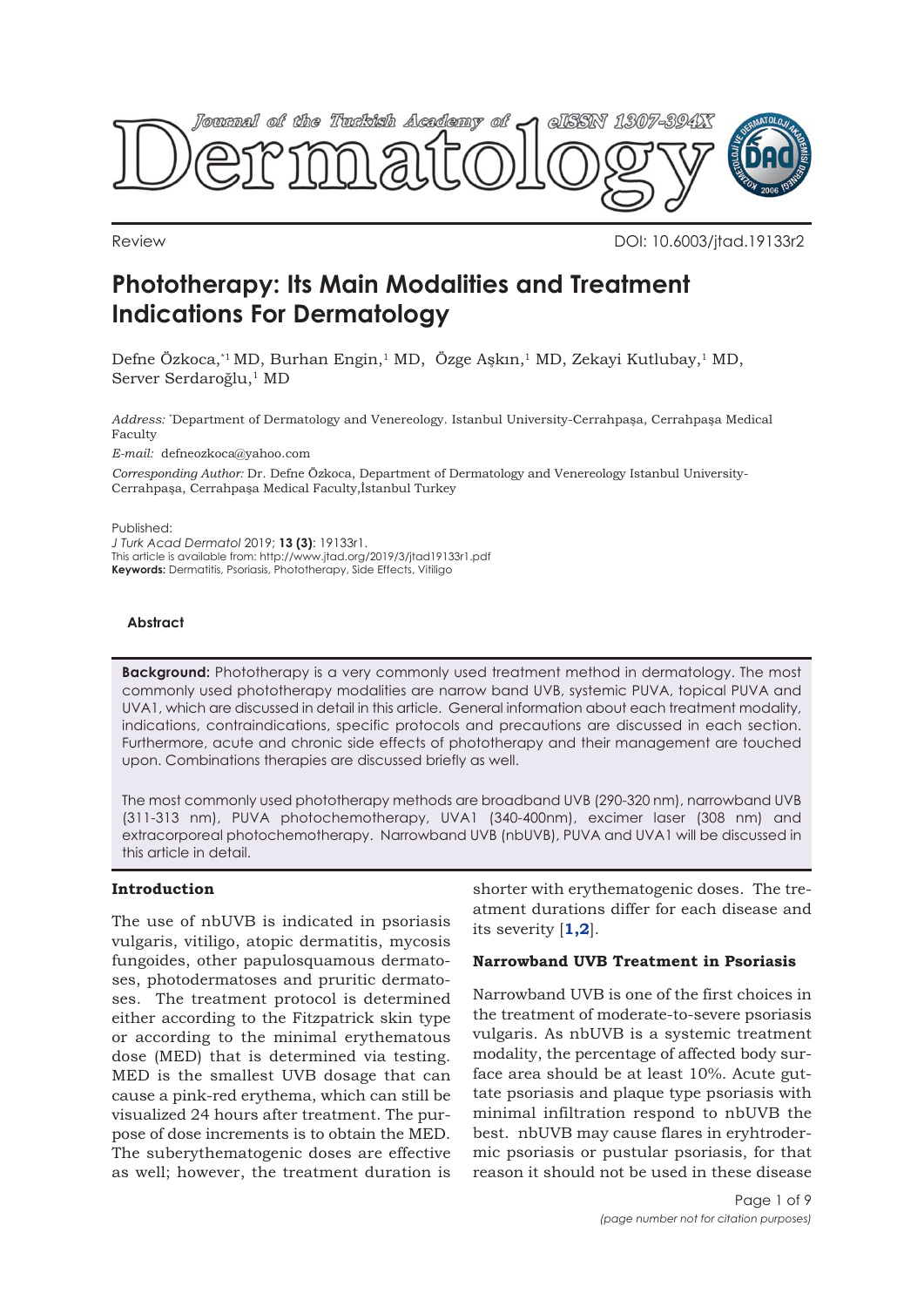forms unless it is the sole treatment option [**[3,4](#page-7-0)**] nbUVB is a safe treatment option for children, pregnant and nursing women; it may be combined with topical retinoids [**4**].

Treatment protocols differ in their calculation of initial UVB dosage. According to the treatment protocol accepted, therapy is either initiated with 50-70% of MED [**[3,4,5](#page-7-0)**] or 150 -600 mj/cm2 [**[3,4](#page-7-0)**] according to the Fitzpatrick skin type. There are detailed protocols for dose increases, missed treatments and maintenance treatments, which is beyond the scope of this article.

Two-to-three treatment sessions are applied per week. The treatment duration needed for disease clearance is shorter, remission period is longer and the cumulative dose is lower with three treatments per week compared to two treatments per week [**[4](#page-7-0)**] nbUVB treatment is discontinued when full remission is achieved or the disease stops responding to the treatment. Usually clinical remission is achieved at 20-36th session. The patients should be assessed for treatment efficacy with intervals of 2-3 weeks [**[5](#page-7-0)**].

#### **Narrowband UVB Treatment in Vitiligo**

Narrowband UVB is the first treatment choice of phototherapy in vitiligo patients with affected surface area greater than 15-20 %. An international consensus upon the treatment protocol has not been reached. The treatment is given in two to three sessions per week. Patient compliance is better with two times per week; however, regimentation is earlier with three sessions for week. For that reason, many clinics prefer three sessions [**[6](#page-7-0)**].

The treatment is initiated with 0.1-0.3 j/cm2. The UVB dose is increased by 10-20% if no erythema occurs. The same dose is maintained if permanent erythema is observed. If the erythema persists for greater than 24 hours, the dose is decreased by 25%. The treatment is interrupted if tense erythema or bulla occurs [**[6](#page-7-0)**].

The treatment response is evaluated after 18- 36 sessions. A patient with no treatment response should receive at least 48 treatments in order to be classified as a non-responder. Under these conditions, treatment can be stopped. After full remission, maintenance treatment is initiated: two sessions per week

for the first 4 weeks, 1 session per week for the next 4 weeks, 1 session per two weeks for the third and forth months. The treatment is stopped permanently if there is no relapse [**6**].

# **Narrowband UVB Treatment in Atopic Dermatitis**

Topical treatments are the first choice in moderate-to-severe chronic atopic dermatitis. For adults and children older than 7 years of age, nbUVB is a second option for the treatment of moderate-to-severe chronic atopic dermatitis. It is as affective as PUVA or moderate dose UVA1. The treatment protocol is similar to that of psoriasis. Two to three sessions are applied per week. At least 30 to 50 sessions is needed for clinical remission. The pruritus subsides earlier than the skin lesions [**[7](#page-7-0)**].

Maintenance therapy is initiated after clinical response of 95% is achieved. Sessions are applied at the last treatment dose, 1 session per week for the 1st 4 weeks after remission, then 1 session per 2 weeks at a 25% decreased dose for the next for weeks thereafter at the 50% of the highest dose, 1 session per month. nbUVB can be combined with topical corticosteroids and emollients; however, it should never be used with topical calcineurin inhibitors [**[7](#page-7-0)**].

## **Narrowband UVB Treatment in Mycosis Fungoides**

Narrowband UVB is an effective and well-tolerated treatment modality for early mycosis fungoides (stage 1A, 1B and 2A). The dosing protocol is similar to that of psoriasis: the treatment is initiated with 50-70% of MED and increments of 20% are applied. The treatment is applied 3 times a week on nonconsecutive days. The total treatment duration differs for every patient. It usually takes 3-4 months for the disease to achieve full remission with 3 sessions per week. A short maintenance therapy may be applied as well [**[8](#page-7-0)**].

## **Systemic PUVA Treatment**

Psoralen is a phototoxic compound that leads to photochemical reactions after absorbing photons. These reactions interact with the cellular components and change their functions. In systemic photochemotherapy, oral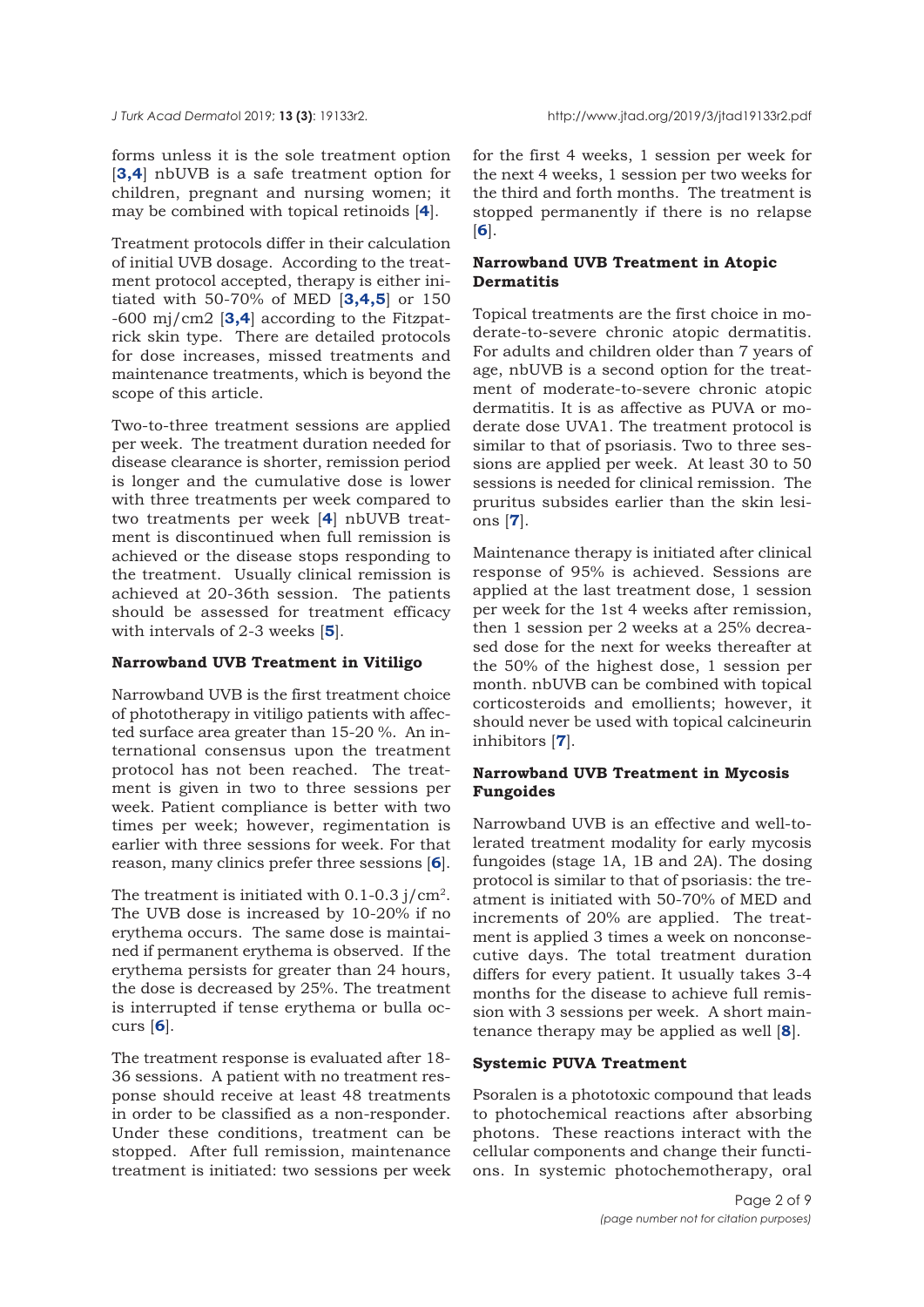psoralen is used. The indications of PUVA therapy are: Psoriasis, Mycosis Fungoides, Atopic Dermatitis and Vitiligo. The essential components of effective PUVA therapy are the psoralen dose, UVA dose and treatment duration [**[1,5](#page-7-0)**].

8-Metoxypsoralen (8-MOP) or 5-Metoxypsoralen (5-MOP) is used in systemic PUVA. Psoralen's pregnancy category is C. The psoralen dose is calculated according to the body weight; the maximal dose of 8-MOP is 0.6 mg/kg. The drug should be orally administered 1.5 to 2 hours before treatment along with milk, bread or low-fat foods [**[3](#page-7-0)**].

The patients should protect themselves from UVA and other UV sources for 16-24 hours until psoralen is cleared from the body. All of the patients should wear protective glasses during and after therapy. All patients, but especially males, should protect their genital organs [**[1](#page-7-0)**].

According to the European protocol, treatment is initiated with 50-70% of the minimal phototoxic dose (MFD). Two to four sessions are applied per week. The dose increments are personalized; initially 30% of MFD each week and according to the erythema response thereafter. A total of 20 sessions is applied with the cumulative UVA dose of 96 j/cm2. The disease clearance rate is 88.8% within an average of 5.7 weeks [**[5](#page-7-0)**]. In the American Protocol, the initial dose is calculated according to the skin phototype. Two to three sessions are applied a week and the dose increments are not personalized unlike the European protocol. A break of at least 48 hours should be given between sessions. A total of 25 sessions is applied with a cumulative dose of 245 j/cm2. The disease clearance rate is 88% within an average of 12.7 weeks [**[1,3](#page-7-0)**].

#### **PUVA Treatment in Psoriasis**

In the treatment of psoriasis, systemic PUVA may be used alone or in combination with other conventional drugs. It is a good treatment option in the patients with widespread chronic plaque type psoriasis, which does not respond to topical treatments or narrow band UVB. It is effective in all psoriasis subtypes but is of primordial importance in guttate and plaque type psoriasis. The initial dose is calculated either according to the skin phototype or according to the MFD [**[1](#page-7-0)**]. The doses are in-

creased according to the erythema response until a dose of  $15$  j/cm2 is reached; the therapeutic dose should not exceed it [**[3](#page-7-0)**]. The treatment is applied two to three times a week. Sessions are continued until clinical remission; however a maximum of 30 sessions should not be exceeded per cycle. The total number of sessions received lifetime should not exceed 200 sessions. Maintenance therapy is not recommended [**[5](#page-7-0)**].

## **PUVA Treatment in Vitiligo**

PUVA treatment is less often preferred compared to nbUVB. The initial UVA dose is 1 j/cm2 for all skin phototypes and an increase of 0.5 j/cm2 applied. If the European protocol is applied, the initial UVA dose is the 50% of MFD and increments of 10-20% are applied. The maximal UVA dose that can be applied is 5 j/cm2 [**[9](#page-6-0)**]. There is no consensus about the optimal treatment duration. Maintenance therapy is not necessary. PUVA treatment may be combined with topical corticosteroids, topical vitamin D analogs and topical calcineurin inhibitors [**[1,5](#page-7-0)**].

#### **PUVA Treatment in Atopic Dermatitis**

Systemic PUVA may be initiated in chronic atopic dermatitis patients who are not responding to topical corticosteroids, emollients, topical calcineurin inhibitors and nbUVB. Again, the UVA dose is calculated according to the MFD or skin phototype. The Turkish population consists of mainly Fitzpatrick skin type 3-4 patients, for whom the initiating dose of 2 j/cm2 is applied with increments of 1 j/cm2. The maximal session dose should not exceed 20 j/cm2. Two to three sessions are applied per week. There is no consensus upon the optimal treatment duration. Treatment response is usually seen after the 10th session. PUVA may be combined with topical corticosteroids. Maintenance therapy is not required [**[1,5](#page-7-0)**].

## **PUVA Treatment in Cutaneous T cell Lymphoma (CTCL)**

PUVA therapy is recommended in stages 1B and 2A. It should especially be considered as a treatment modality in plaque type CTCL patients. It is also effective at patch type CTCL; however nbUVB is the treatment of choice in these patients. The initial UVA dose and the increments are determined either according to the skin phototype or MFD. The doses sho-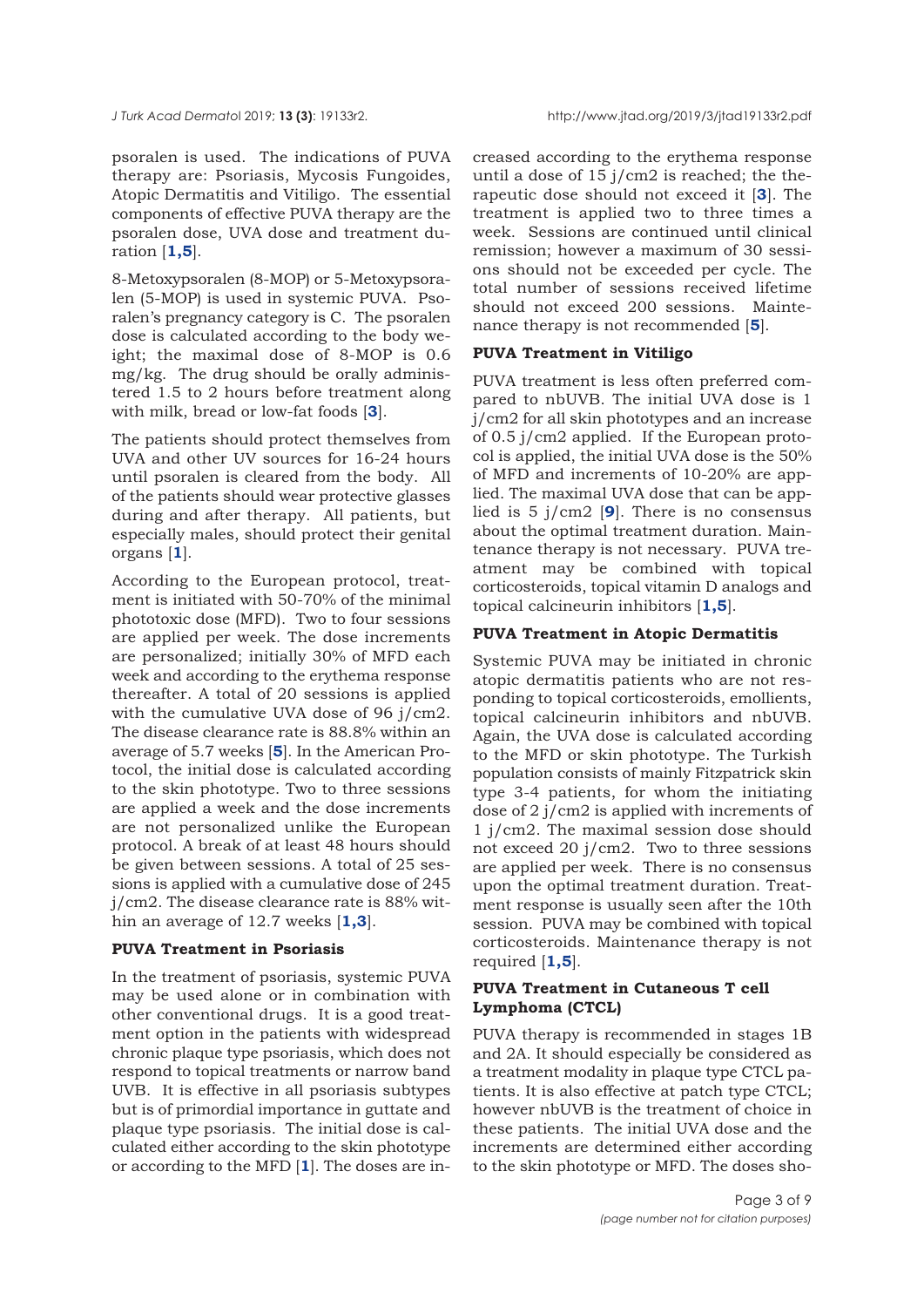*J Turk Acad Dermato*l 2019; **13 (3)**: 19133r2. http://www.jtad.org/2019/3/jtad19133r2.pdf

uld be increased for carefully in erythrodermic patients. Two to three sessions are applied a week. Clinical response can be obser ved within one month. The three months period following full remission is the consolidation phase. During the consolidation phase the treatment doses and frequencies of induction phase should be applied. Like other diseases discussed above, there is no consensus upon the need of maintenance therapy. PUVA may be combined with interferon alpha-2b or retinoids in non-responders or slow responders [**[10,11](#page-7-0)**].

# **Topical PUVA Treatment**

There are two forms of topical PUVA: Bath PUVA and Local PUVA. The bath PUVA is applied with diluted psoralen solution. Total body bath PUVA is indicated in generalized chronic plaque type psoriasis, vitiligo and MF. Hand and foot bath PUVA is indicated in chronic hand and foot dermatoses namely hyperkeratotic dishydrotic eczema, palmoplantar psoriasis and palmoplantar pustuler psoriasis. Local PUVA is applied with psoralen gel or cream. It is indicated in chronic hand and foot dermatosis, localized vitiligo and alopecia areata [**[12](#page-7-0)**].

Topical PUVA has several advantages compared to systemic PUVA. First of all, the cutaneous psoralen level is high and the plasma psoralen level is low. As a result, metoxypsoralene exposure is decreased compared to systemic PUVA. Furthermore, free psoralenes are eliminated from the skin quickly. For that reason, the photosensitivity duration is shorter: 2-4 hours. Unlike systemic PUVA, topical PUVA has no gastrointestinal or ocular side effects. The UVA radiation exposure is lower and skin cancer risk is diminished. Moreover, it is more effective than systemic PUVA [**[12](#page-7-0)**].

In certain situations, topical PUVA is a better option than systemic PUVA. Examples for these situations are hepatic dysfunction, gastrointestinal diseases, absorption disorders, cataracts, pediatric patients, claustrophobic patients, patients using drugs that may interfere with psoralenes (eg warfarin) and patients with minimal compliance to eye protection [**[13](#page-7-0)**].

# **Psoriasis Treatment with Local PUVA**

0.1% metoxalene gel is applied on the psoriatic plaque. The periphery of the plaque is occluded with Vaseline. UV protection glasses should be used. UVA therapy is initiated 15-30 minutes after the application of the gel. Psoralen should be cleared away with soap and water after treatment and sunscreens with both UVA and UVB filters should be applied. The starting dose is usually 0.5 j/cm2 for all skin phototypes and the doses are increased by 0.25-0.5 j/cm2 until 4 j/cm2 if tolerated. Two sessions are applied a week [**[1,3](#page-7-0)**].

# **Vitiligo Treatment with Local PUVA**

Similar steps with the psoriasis treatment are applied in vitiligo treatment with topical PUVA as well. The initial UVA dose is 0.25- 0.5 j/cm2 and the weekly dose increase is 0.12-0.25  $j/cm2$  with a maximum dose of 2 j/cm2. The treatment is applied two times a week [**[1](#page-7-0)**].

# **Psoriasis Treatment with Hand and Foot Bath PUVA**

One ml of 1% metoxalene gel is added to 2 liters of water. The hand and the feet are kept within this mixture for 15 to 30 minutes and dried thereafter. UVA treatment is initiated 30 minutes after the bath. UV protection glasses should be worn during the treatment. After treatment, psoralen is washed away with soap and water and sunscreens with UVA and UVB filters should be applied. Two sessions per week is recommended. The initial UV dose differs for the palms and soles; and the dorsum of hand and feet for each skin phototype. The dose is increased by 0.5 j/cm2 in each session however the maximum dose of 2.5 j/cm2 should not be exceeded [**[1](#page-7-0)**].

# **Vitiligo Treatment with Hand and Foot Bath PUVA**

The same steps as in psoriasis treatment with hand and foot bath PUVA are applied. The initial UV doses range from 0.25 to 0.5 j/cm2 for each skin phototype. Doses are increased by 0.25 to 0.5 j/cm2 until reaching a maximum dose of 2 j/cm2. One to two sessions are applied per week [**[1](#page-7-0)**].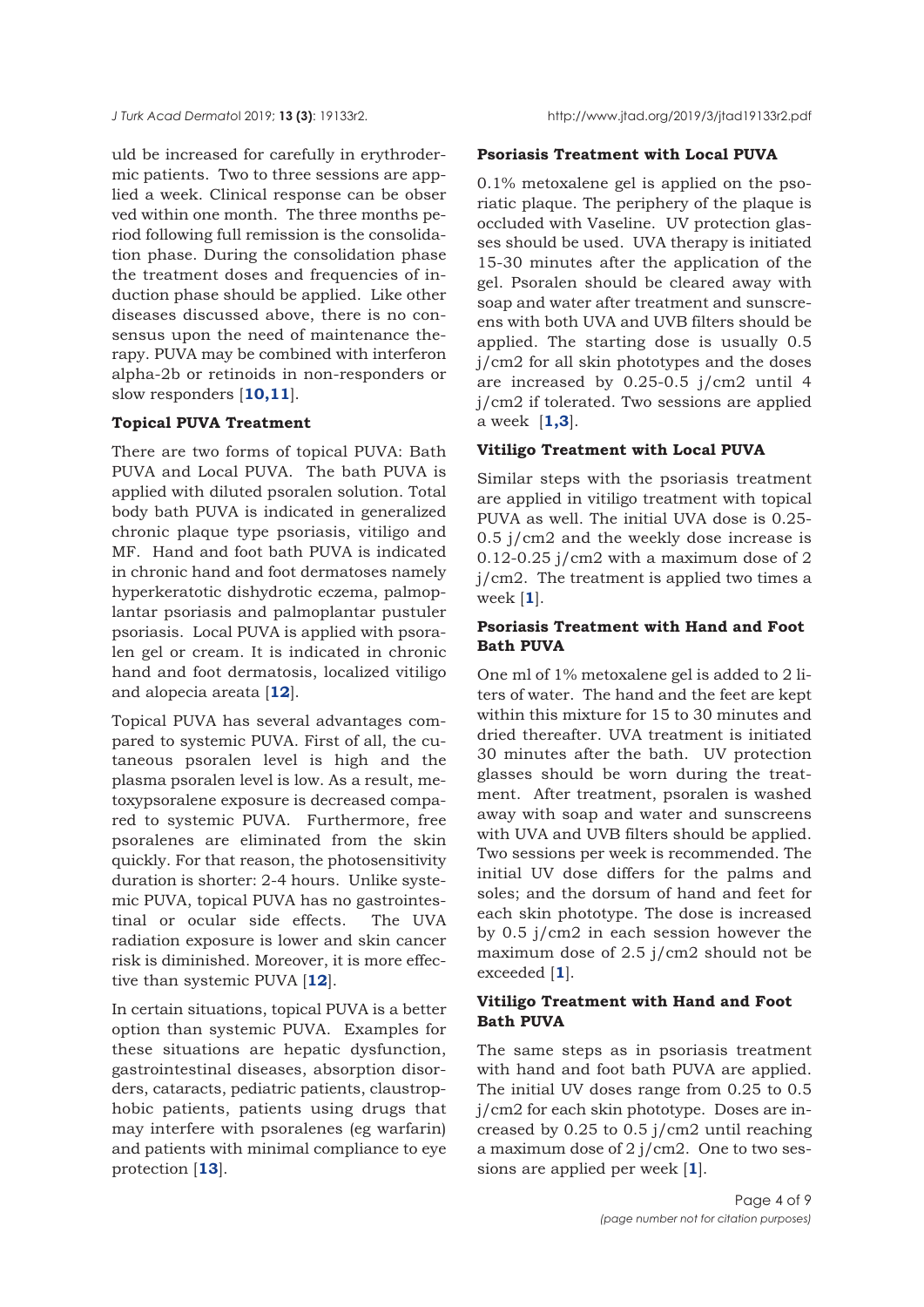# **UVA1 Phototherapy**

UVA1 ranges from 340-400 nm. Due to its increased wavelength, UVA1 can penetrate until deep dermis or even subcutis. Its erythematogenic effect is lower compared to UVA; thus burn risk as a treatment side effect is lower. There is no need for a photosensitizer agent in UVA1 treatment [**[14](#page-7-0)**]. The treatment response for UVA1 is better in individuals with Fitzpatrick skin phototypes 1 and 2 compared to those with skin phototypes 3 and 4 [**[15](#page-7-0)**].

Treatment indications for UVA1 therapy are [**[16](#page-7-0)**].

• Sclerorising Diseases: Morphea, localized and generalized scleroderma, atheroschlerosis, extragenital lichen scleroatrophicus, chronic graft versus host disease and nephrongenic systemic fibrosis

- Atopic Dermatitis
- CTCLs

• Granulomatous Diseases: Necrobiosis lipoidica diabeticorum and Grannuloma Annulare

- Prurigo
- Ptyriasis lichenoides acuta et chronica
- Treatment resistant dishydrosis
- Systemic Lupus Erythematosus
- Polymorphous Light Eruption

UVA1 treatment is relatively contraindicated in pediatric patients (<18 years of age). Though, UVA1 treatment may be used in children if there is no treatment alternative. Low to moderate doses of UVA1 may be used without exceeding 40 sessions per year. Similar to adults, children should also be kept away from sunlight after treatment and should routinely be screened for skin cancers [**[17](#page-7-0)**].

Topical drugs or emollients should not be applied before treatment. The doses are calculated according to the minimal pigmentation dose (MPD) or applied at a constant dose. MED is not used in UVA1 treatment [**[16](#page-7-0)**].

# **UVA1 Treatment in Sclerosing Skin Diseases**

UVA1 is an effective treatment method for sclerosing skin diseases however it is an insufficient treatment method for pathologies localized in deeper layers. Such diseases are atrophic lesions, morfea profunda, Parry-Romberg/ Hemifacial Atrophy and eosinophilic fasciitis [**[16](#page-7-0)**]. Constant doses are preferred more. Low doses of UVA1 range between 10- 30 j/cm2, medium doses range between 40- 70 j/cm2 and high doses range between 70-130 j/cm2. Three to five sessions are applied per week [**[18](#page-7-0)**].

Marked improvement in morphea lesions is achieved with 24-30 sessions of UVA1 treatment. The maximum UVA1 session number of an individual per lifetime should not exceed 200 [**[19](#page-7-0)**]. High dose UVA1 is more effective compared to medium dose UVA1 and medium dose UVA1 is more effective than lower dose UVA1 and nbUVB. The efficacy of low dose UVA1 and nbUVB are similar [**[18](#page-7-0)**]. If the MPD protocols are applied, the dose is increased 20% per session until pigmentation is achieved. The dose is decreased 10% in the session following minimal pigmentation [**[20](#page-7-0)**]. There is no consensus upon the need of maintenance therapy [**[19](#page-7-0)**].

## **UVA1 Treatment in Atopic Dermatitis**

UVA1 is the first treatment choice in adults with severe acute attacks of atopic dermatitis. nbUVB is preferred in chronic cases [**[21](#page-7-0)**]. UVA1 can be applied at low/medium or high doses. Medium doses of UVA1 is more efficacious than low dose UVA1, UVA and nbUVB; and as efficacious as high dose UVA1 [**[19](#page-7-0)**]. Remission is achieved at 4 weeks, which is similar to high dose UVA1 therapy. Three to five sessions are applied per week. The average treatment duration is 10 to 15 sessions [**[22](#page-7-0)**]. nbUVB is recommended for maintenance [**[21](#page-7-0)**].

# **UVA1 Treatment in CTCLs**

In the treatment of early CTCLs, nbUVB is preferred in stage 1A and PUVA is preferred in stages 1B and 2A. UVA1 penetrates deep into dermis and subcutis, therefore, it is an alternative treatment modality for PUVA in patients with MF and other CTCLs. Thus, UVA1 may be used in the treatment of stage 1A, 1B, plaque, nodular and erythrodermic CTCLs [**[23](#page-7-0)**]. There is no standardized treatment protocol. The treatment can be applied with constant doses of UVA1 (low, medium or high dose) or at doses calculated with the MPD. Three to five sessions are applied per week. The treatment duration ranges from three to six weeks. Patients may be evaluated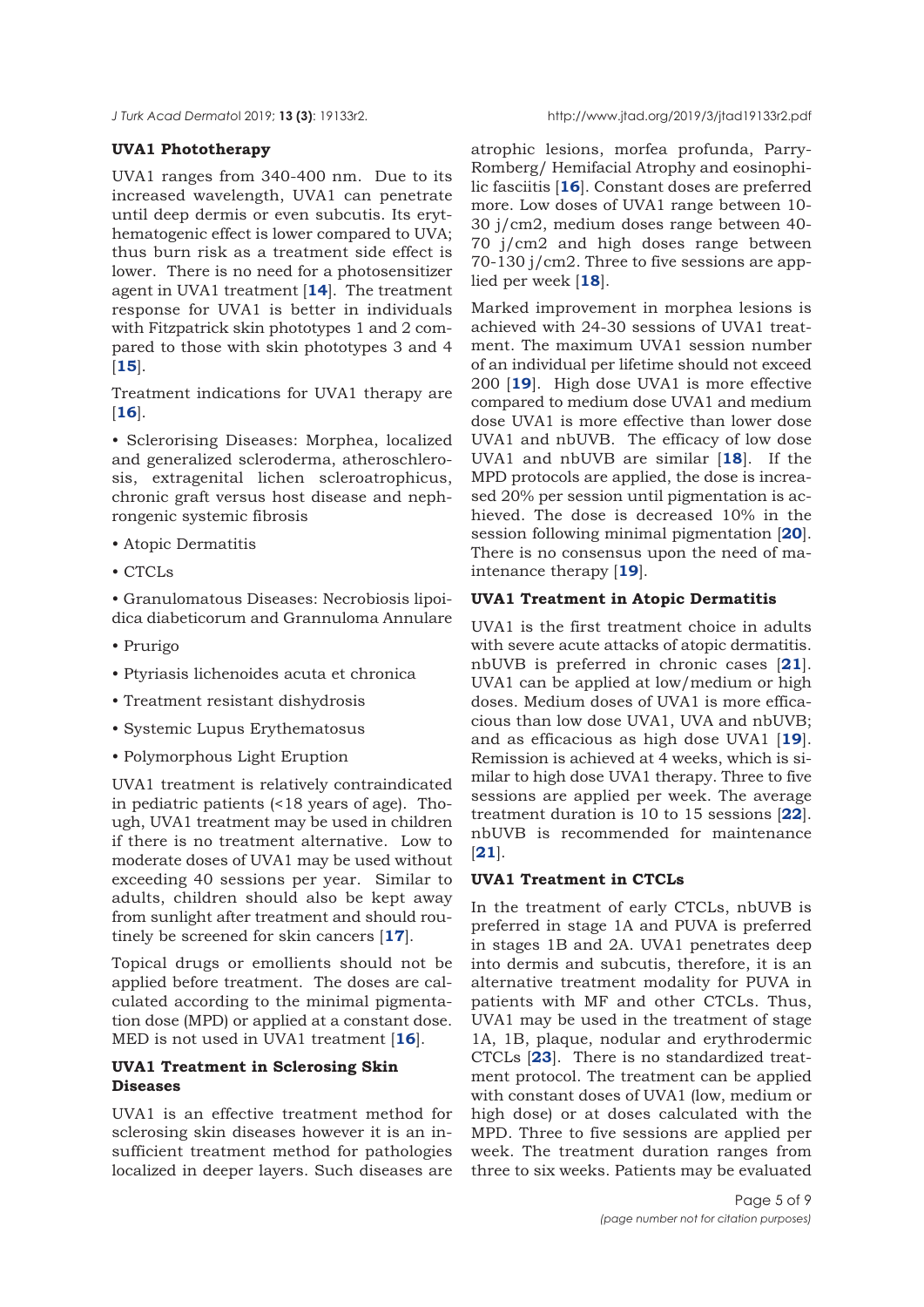histologically at the end of the treatment cycle [**[15, 16,](#page-7-0) [18](#page-7-0)**]. Other diseases in which the CTCL UVA1 protocol is used are lymphomatoid papullosis, ptyriasis lichenoides et varioliformis acuta and granulomatous slack skin [**[19](#page-7-0)**].

## **Side Effects of Phototherapy**

## **Acute Side Effects**

Commonly observed acute side effects of phototherapy are [**[24](#page-8-0)**].

• Phototoxicity (tense erythema, pruritus, bullous UV burn)

• Headache and vertigo

• GI side effects: nausea, decreased appetite (for oral PUVA treatment)

- Ocular side effects: photokeratitis
- Polymorphous light eruption
- Herpes simplex infection reactivation
- Flares of pre-existing dermatoses

Rarely seen side effects are [**[24](#page-8-0)**].

- Bronchospasm
- Hepatotoxicity
- Drug fever
- Skin rash
- Photo-onycholysis
- Leg edema
- Hypertrichosis

#### **Chronic Side Effects**

The chronic side effects of phototherapy are [**[24](#page-8-0)**].

- Skin aging
- Wrinkles
- Telengiectasias
- Elastosis
- Skin atrophy
- PUVA lentigines
- White macules
- Precancerous skin lesions, skin cancer
- Cataract
- Xerosis

## **Management of complications**

If tense erythema, pruritus and bullous UV burn are observed after phototherapy, antiinflammatory drugs such as aspirin and indometazin may be administered right after the sessions. Topical corticosteroids and emollients can be applied as well. The topical agents are also effective for phototherapy related pruritus. Yet, if the pruritus is severe recalcitrant to topical treatment methods, sessions can be stopped temporarily. Pigmentation may occur due to phototherapy sessions, however, it subsides with treatment cessation or by increasing the intervals between sessions. In order to overcome psoralen induced nausea, psoralen may be taken with food, its dose can be decreased by 10 mg, the dose can be divided into three and taken with 15 minute intervals or an antiemetic drug may be taken half an hour before the psoralen dose [**[25](#page-8-0)**].

Ocular complications such as grittiness, pain, photophobia, tearing and blepharospasm may be observed as a result of phototherapy. Patients receiving systemic PUVA treatment should be referred to an ophthalmologist before treatment and with periodic intervals during treatment. Protective glasses should be worn during phototherapy. After systemic PUVA, adults should wear protective glasses for at least 12 hours; children and adults with co-morbid cataract should wear the glasses for 24 hours. The use of artificial tears may decrease the discomfort and provide the patients symptomatic relief. Patients should protect themselves from sunlight for 4 hours after bath PUVA methods and 2 hours of local PUVA methods [**[26](#page-8-0)**].

In order to prevent photoallergic reactions patients should avoid drugs that are susceptible for photosensitization and cosmetic products with fragnances. These drugs are [**[27](#page-8-0)**].

• Antibiotics such as tetracyclins, quinolones and sulphonamides

- Nonstreoidal Anti-inflammatory Drugs
- Diuretics such as furosemide, bumetanide and hydrochlorothiazide
- Sulphonylureas
- Statins
- Phenothiazines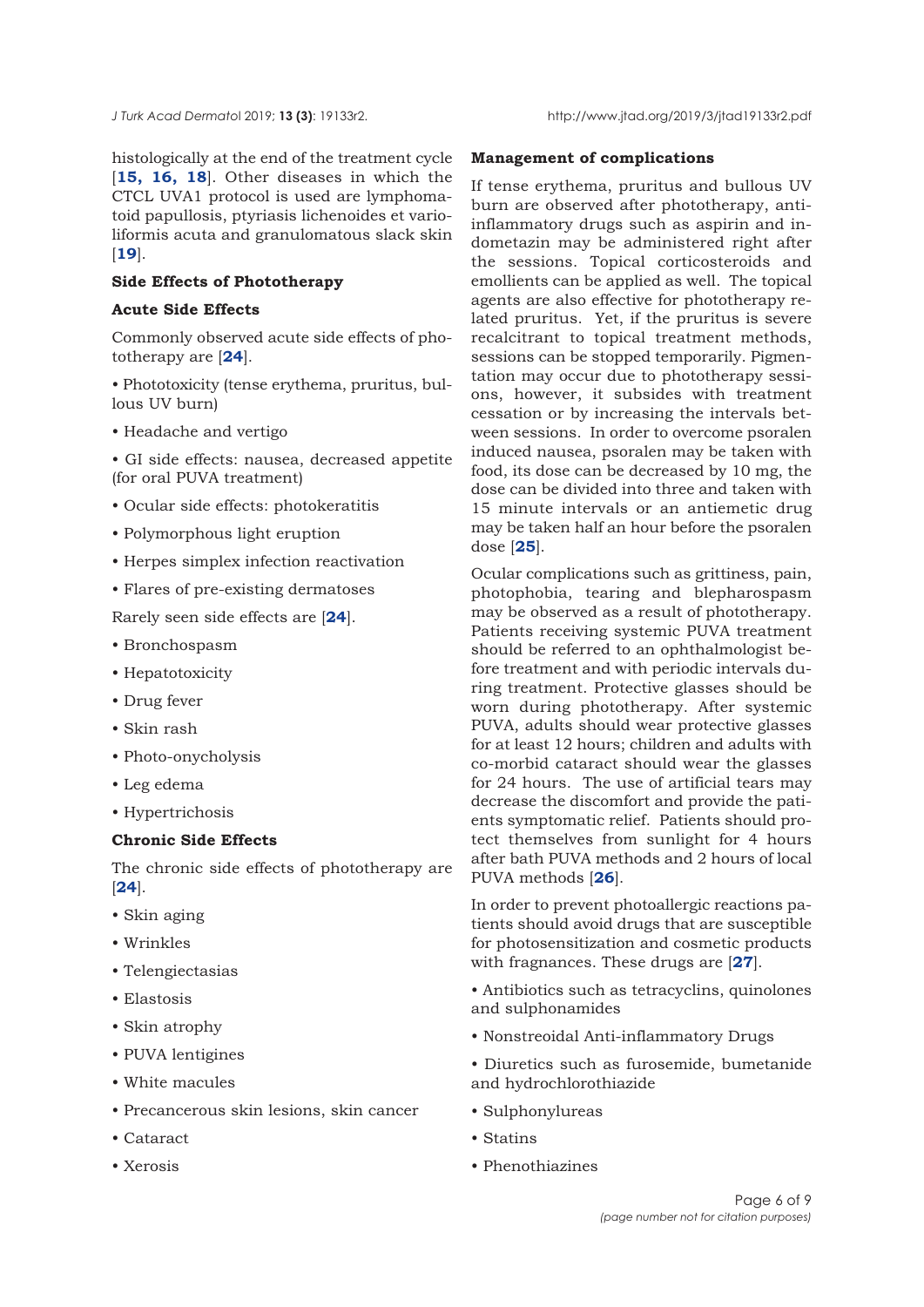<span id="page-6-0"></span>

- Epidermal growth factor inhibitors
- Antifungals such as terbinafine, itraconazole, voriconazole and griseofulvin

Polymorphous light eruption represents with an erythemopapuler rash in skin areas not exposed to sun. If polymorphous light eruption is observed after phototherapy, the treatment is continued. Topical corticosteroids and emollients may be applied in mild cases. Systemic steroids may be necessary in severe cases. Herpes simplex may become reactivated during phototherapy cycles. The herpetic lesions should be covered and constrained from phototherapy. In very severe cases, phototherapy sessions can be skipped and antiviral treatment may be initiated [**[25](#page-8-0)**].

The dermatoses may flare due to phototherapy as well, this especially occurs with PUVA treatment. In this situation, other possible causes of the flare should be investigated and if possible eliminated. If the flare is absolutely due to photoaggrevation, phototherapy is terminated and alternative treatment methods should be searched [**[25](#page-8-0)**].

Patients who have received phototherapy are at increased risk for precancerous skin lesions and skin cancers. The patients should routinely be screened for actinic keratosis, squamous cell cancers, basal cell cancers and melanoma. In patients with Fitzpatrick skin types 1 and 2, the risk of squamous cell cancer increases with 200 sessions of PUVA or UVA1 and with 300 sessions of nbUVB. The genital skin should always be covered during treatments since the risk of genital skin cancer is even higher. The patients should always wear sun protection. The cumulative UV dose and treatment durations may be diminished by the use of combined treatment methods [**[25](#page-8-0)**].

#### **Treatment Combinations**

#### **Methotrexate (MTX)**

MTX acts synergistically with nbUVB and PUVA treatments; however, its combination with PUVA is not commonly favored due to the increased risk of phototoxicity. MTX and nbUVB combination is more commonly used. It has a lower risk of phototoxicity. MTX is started 3 weeks prior to the initiation of phototherapy with a dose of 15 mg/week. When the psoriatic plaques subside, MTX is stopped and treatment continues only with phototherapy [**[28](#page-8-0)**].

# **Acitretin**

Acitretin may be combined with nbUVB (renbUVB) or PUVA (re-PUVA). Due the increased risk of squamous cell cancer with PUVA, re-nbUVB is more commonly preferred. Retinoid treatment is initiated 2 weeks prior to phototherapy. 25mg/day dose is used in patients weighing greater than 70 kg and 10mg/day dose is used in patients weighing less than 70 kg. By combining phototherapy and retinoids, the cumulative phototherapy dose, the total number of treatment sessions and treatment duration decreases. The efficacy of phototherapy increases when it is combined with acitretin. Retinoid treatment is continued long after phototherapy is stopped until long term control of the disease is achieved [**[29,30](#page-8-0)**].

#### **Cyclosporine**

Cyclosporine should not be combined with phototherapy due the increased risk of nonmelanoma skin cancers, especially squamous cell cancer. Patients who have received phototherapy beforehand, should be screened for non-melanoma skin cancers before initiating cyclosporine treatment and during cyclosporine treatment [**[31](#page-8-0)**].

## **Contraindications of Phototherapy Modalities**

#### **Contraindications of UVB Therapy**

The absolute contraindications of UVB therapy are [**[3,4,11](#page-7-0),[32](#page-8-0)**].

• Photosensitive Autoimmune Dermatoses (Systemic Lupus Erythematosus, Dermatomyositis, anti-Ro antibody positivity)

• Photodermatoses or genodermatoses with increased cancer risk

- Xeroderma Pigmentosum
- Bloom Syndrome
- Rothmund Thomson Syndrome
- Cocakyne Syndrome
- Trikothiodystrophy
- Gorlin Syndrome (Nevoid Basal Cell Carcinoma Syndrome)
- Albinism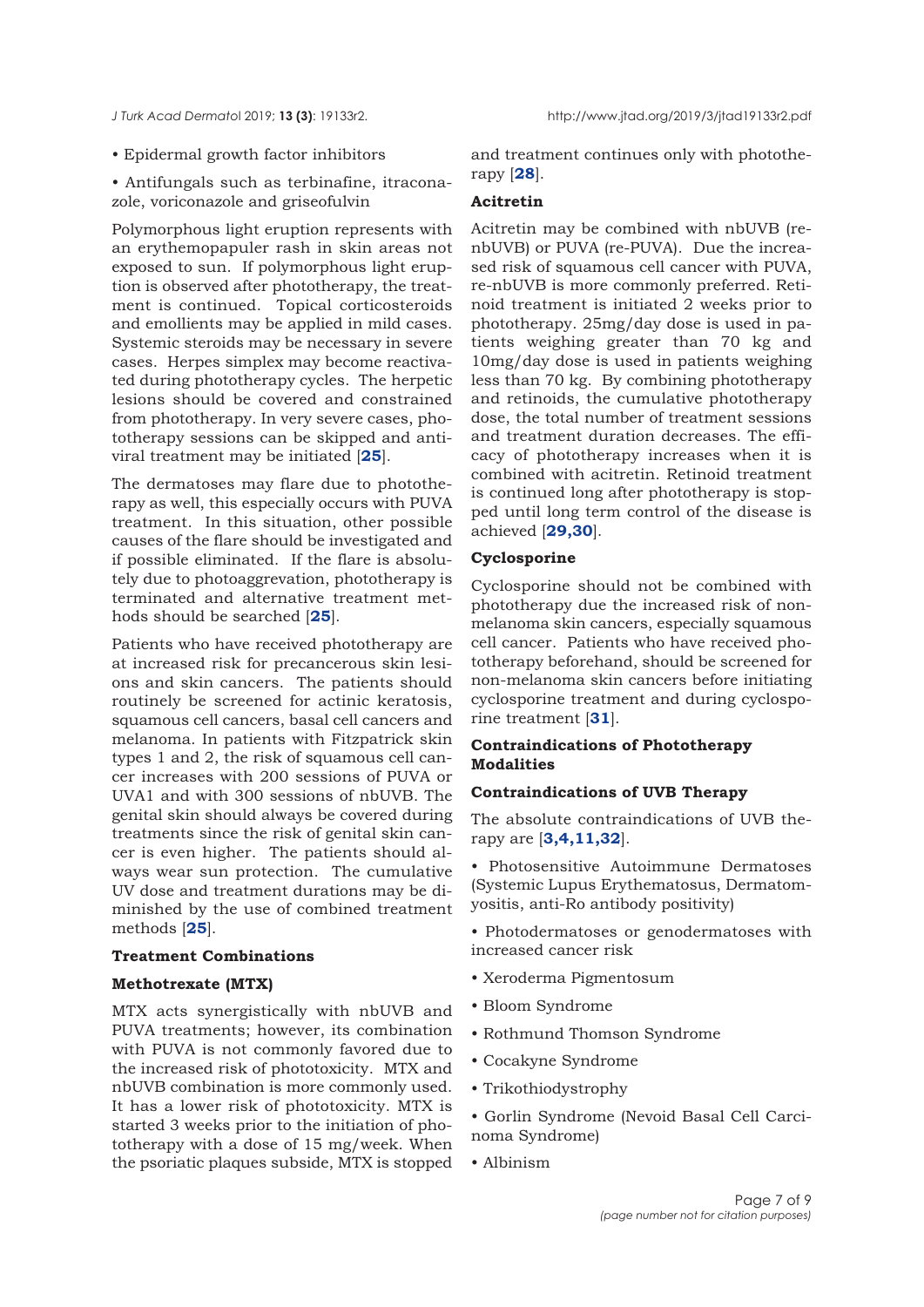#### <span id="page-7-0"></span>*J Turk Acad Dermato*l 2019; **13 (3)**: 19133r2. http://www.jtad.org/2019/3/jtad19133r2.pdf

## **Contraindications of PUVA Therapy**

All of the absolute contraindications of UVB therapy also apply for PUVA therapy. Further more, PUVA is contraindicated in pregnancy, lactation and idiosyncratic reactions to psoralene [**3,4,11,32**].

#### **Contraindications of UVA1 Therapy**

UVA1 phototherapy is contraindicated in [**16,18**].

• Severe photosensitive diseases such as Xeroderma Pigmentosum and Porphyria

• UVA sensitive photodermatoses or photosensitive atopic dermatitis

- Use of photosensitizing drugs
- History of melanoma or non melanoma skin cancers

• Long-term immunosuppression (eg. Organ transplantation)

- Pediatric patients (<18 years of age)
- Previous radiotherapy exposure

#### **References**

- 1. Zanolli MD, Feldman SR. Phototherapy treatment protocols for psoriasis and other phototherapy responsive dermatoses, 2nd Edition. Taylor & Francis, London and New York 2005;
- 2. Sokolova A, Lee A, D Smith S. The Safety and Efficacy of Narrow Band Ultraviolet B Treatment in Dermatology: A Review. Am J Clin Dermatol. 2015;16: 501-531. PMID: 26369540.
- 3. Menter A, Korman NJ, Elmets CA, et al. Guidelines of care for the management of psoriasis and psoriatic arthritis: Section 5. Guidelines of care for the treatment of psoriasis with phototherapy and photochemotherapy. J Am Acad Dermatol 2010; 62: 114-135. PMID: 19811850.
- 4. Mehta D, Lim HW. Ultraviolet B Phototherapy for Psoriasis: Review of Practical Guidelines. Am J Clin Dermatol 2016; 17: 125-133. PMID: 26872953.
- 5. Herzinger T, Berneburg M, Ghoreschi K, et al. S1- Guidelines on UV phototherapy and photochem otherapy. J Dtsch Dermatol Ges 2016; 14: 853-876. PMID:27509435.
- 6. Mohammad TF, Al-Jamal M, Hamzavi IH,et al. The Vitiligo Working Group recommendations for narrowband ultraviolet B light phototherapy treatment of vitiligo. J Am Acad Dermatol 2017; 76: 879-888. PMID: 28216034.
- 7. Sidbury R, Davis DM, Cohen DE, et al. American Academy of Dermatology. Guidelines of care for the management of atopic dermatitis: section 3. Management and treatment with phototherapy and systemic agents. J Am Acad Dermatol 2014; 71: 327- 349. PMID: 24813298
- 8. Elcin G, Duman N, Karahan S, et al.Long-term followup of early mycosis fungoides patients treated with narrowband ultraviolet B phototherapy. J Dermatolog Treat 2014; 25: 268-273. PMID: 23030414.
- 9. Whitton ME, Pinart M, Batchelor J, Leonardi-Bee J, González U, Jiyad Z, Eleftheriadou V, Ezzedine K. Interventions for vitiligo. Cochrane Database Syst Rev. 2015;CD003263. PMID: 25710794.
- 10. Ling TC, Clayton TH, Crawley J, wt al. of Dermatologists and British Photodermatology Group guidelines for the safe and effective use of psoralenultraviolet A therapy 2015. Br J Dermatol 2016; 174: 24-55. PMID: 26790656.
- 11. Olsen EA, Hodak E, Anderson T, et al. Guidelines for phototherapy of mycosis fungoides and Sézary syndrome: A consensus statement of the United States Cutaneous Lymphoma Consortium. J Am Acad Dermatol 2016; 74: 27-58. PMID: 26547257.
- 12. Morison WL. Phototherapy and photochemotherapy of skin disease. 3rd ed. Taylor & Francis, London and New York 2005; 111-121
- 13. Halpern SM, Anstey AV, Dawe RS, et al. Guidelines for topical PUVA: a report of a workshop of the British photodermatology group. Br J Dermatol 2000; 142: 22-31. PMID: 10651690.
- 14. Mutzhas MF, Hölzle E, Hofmann C, Plewig G. A new apparatus with high radiation energy between 320- 460 nm: physical description and dermatological applications. J Invest Dermatol 1981; 76: 42-47. PMID: 6450810.
- 15. Dawe RS. Ultraviolet A1 phototherapy. Br J Dermatol. 2003; 148: 626-637. PMID: 12752118.
- 16. Gambichler T, Terras S, Kreuter A. Treatment regimens, protocols, dosage, and indications for UVA1 phototherapy: facts and controversies. Clin Dermatol 2013; 31: 438-454. PMID: 23806161.
- 17. Dogra S, De D. Phototherapy and photochemotherapy in childhood dermatoses. Indian J Dermatol Venereol Leprol 2010; 76: 521-526. PMID: 20826991.
- 18. York NR, Jacobe HT. UVA1 phototherapy: a review of mechanism and therapeutic application. Int J Dermatol 2010;49:623-30. PMID: 20618465.
- 19. Kerr AC, Ferguson J, Attili SK, et al. Ultraviolet A1 phototherapy: a British Photodermatology Group workshop report. Clin Exp Dermatol 2012; 37: 219- 226. PMID: 22277060.
- 20. Mang R, Krutmann J. UVA-1 Phototherapy. Photo dermatol Photoimmunol Photomed 2005; 21: 103– 108.
- 21. Meduri NB, Vandergriff T, Rasmussen H, Jacobe H. Phototherapy in the management of atopic dermatitis: a systematic review. Photodermatol Photoimmunol Photomed 2007; 23: 106-112. PMID: 17598862.
- 22. Garritsen FM, Brouwer MW, Limpens J, Spuls PI. Photo(chemo)therapy in the management of atopic dermatitis: an updated systematic review with implications for practice and research. Br J Dermatol 2014; 170: 501-513. PMID: 24116934.
- 23. Zane C, Leali C, Airò P, De Panfilis G, Pinton PC. "High-dose" UVA1 therapy of widespread plaque-type, nodular, and erythrodermic mycosis fungoides. J Am Acad Dermatol 2001; 44: 629-633. PMID: 11260537.